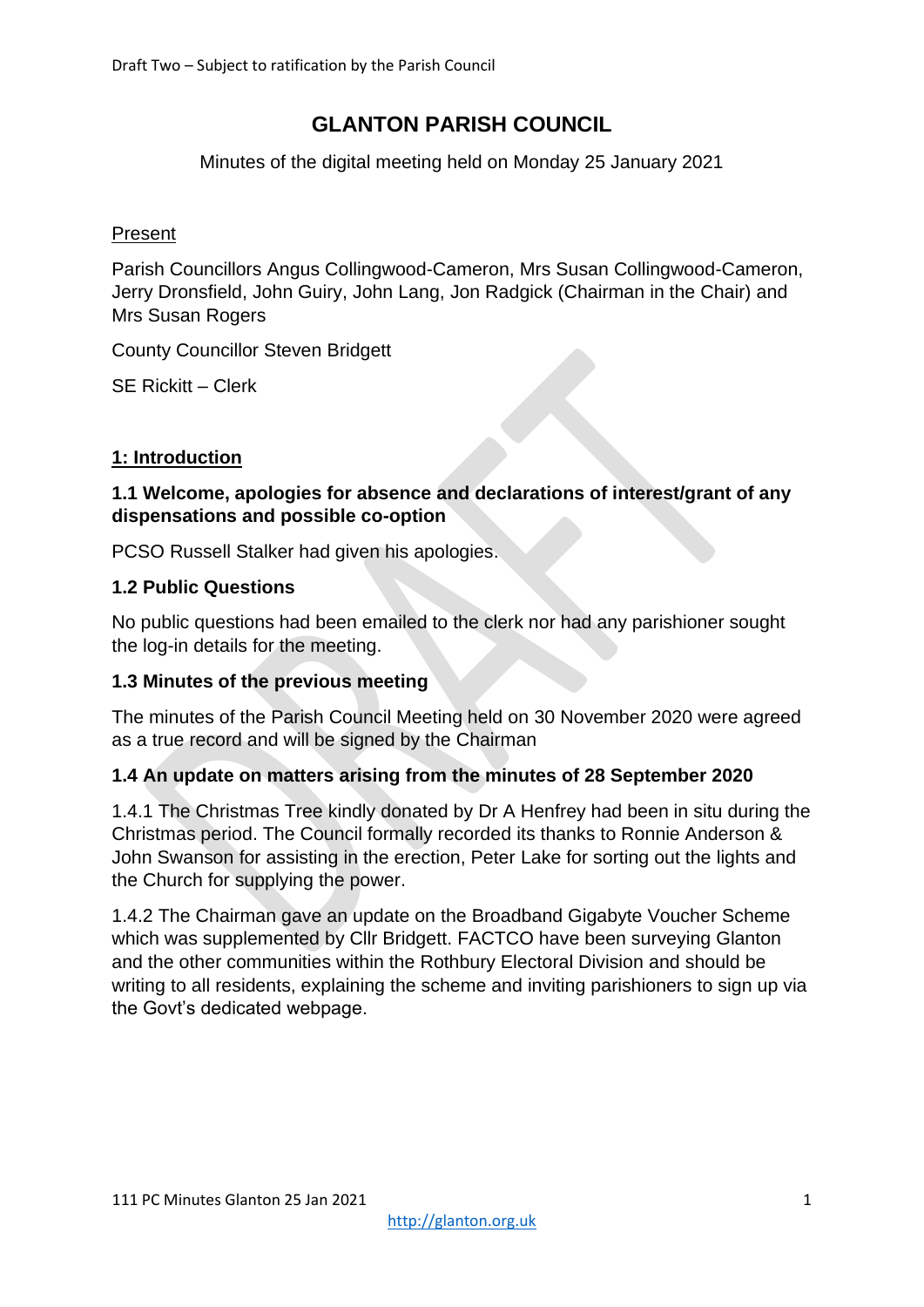# **2: Items for discussion and potential decisions**

### **2.1 The Coronavirus National Emergency**

Although Glanton Assist remains ready to assist parishioners, it appears that parishioners have made their individual arrangements during this third national lockdown. The Chairman was not aware of any current requests for assistance.

# **2.2 Reports from the County Councillor and the Police**

2.2.1 Cllr Bridgett contributed to discussions on a number of items during the meeting. He updated the Council on the then latest figures for coronavirus cases in both the county and the Rothbury division. The vaccination programme was under way and invitation letters were due to be sent to the 75-79 cohort within the next few days. The County Council was increasing the staffing to get grants to businesses as quickly as possible.

2.2.2 The Memorial Hall had sought funding for the renovations and Cllr Bridgett had been pleased to be able to allocate £5000 from his Members Small Schemes Allowance, he was also aware that a funding application had been made to the County Council's Community Chest Fund. After discussion, the Council agreed to make a further grant of £250 to the Hall, partly being taken from the budget set aside for Room Hire. The Council was conscious of the need to retain funds for use in connection with the potential play area – see item 2.7 below.

2.2.3 PCSO Stalker had sent a written report which is set out in the Appendix.

# **2.3 Planning**

2.3.1 There were no new planning applications to consider.

2.3.2 The Chairman had circulated a Landscape Report commissioned by the Northumberland & Newcastle Society in connection with the examination into the draft Northumberland Local Plan. The Council resolved to support the findings of 'The Northumberland Sandstone Ridges & Vales – a Valued Landscape' – Alison Farmer Associates January 2021 ('the Study') and adopts its suggested designation of that part of the Parish Area (and the landscapes surrounding it) as advised by the Study, as an Area of High Landscape Value. **Action JR**

# **2.4 Highways**

2.4.1 The Council was delighted that Front Street had been resurfaced, with markings to go down shortly. Cllr Bridgett informed the Council that resurfacing of the village end of Playwell Road should be undertaken in early February, depending on the weather.

2.4.2 Councillors discussed the problems caused by silt blocking highway drains and asked Cllr Bridgett to request that the Highways Dept. investigate the potential for silt traps in appropriate places. It was noted that a Gully Cleaner had been in the village that day. **Action SB**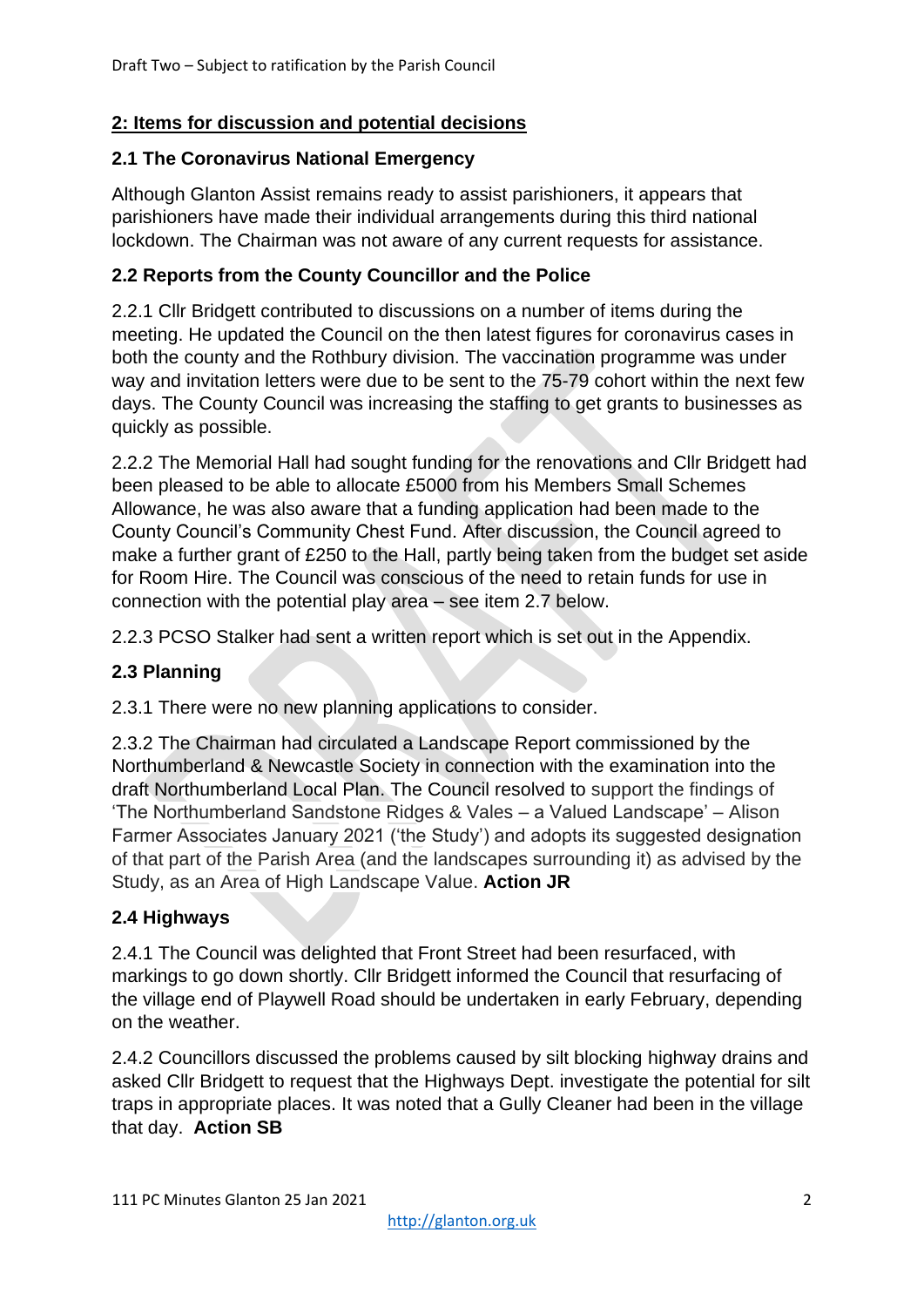2.4.3 Cllr Mrs Rogers reported that a parishioner had expressed concern about the state of the footways and her response that the Parish Council was continuing to press for these to be repaired.

# **2.5 List of Absent Owners**

2.5.1 The clerk had drafted a policy which was agreed by the Council, a copy is attach to the signed minutes.

2.5.2 Cllr Bridgett advised that the Business Rates Team keep a list of the properties which pay business rates and are therefore likely to be holiday lets. He will supply the Council with details, albeit now about 18 months old. He suggested that the Team be approached for an updated list but requested this be delayed as the Team are fully occupied with the distribution of coronavirus grants.

2.5.3 Cllr Mrs Rogers volunteered to take the lead in starting to compile the list. **Actions SB & SueR**

### **2.6 A Grant to the Memorial Hall**

This has been recorded under item 2.2.2 above.

### **2.7 The Site of St Peter's Church**

2.7.1 The Chairman reported his correspondence with the developers' agents and it was clear that there would be no progress until there was a firm buyer for the plot fronting the road. It seems likely that any transfer to the Parish Council will depend on the potential buyer's views, who may seek conditions in the transfer.

2.7.2 In these circumstances the Council agreed there was no merit in seeking to progress a sale at this point. The Council did, however, agree the instruction of Warcup Law Firm, Alnwick to act as the Council's lawyers in due course.

# **2.8 A Newsletter Editor**

No further progress has been made in getting a volunteer to step forward.

#### **3: Items for Information**

#### **3.1 Forthcoming Village activities**

3.2 The Council was not aware of any forthcoming activities, given the current national lockdown.

#### **3.2 Details of any meetings attended by Councillors or the clerk**

The clerk reported on a number of meeting attend in his NALC capacity, details having been circulated via NALC's bulletins.

# **3.3 Correspondence received**

111 PC Minutes Glanton 25 Jan 2021 3 The Clerk had circulated any items of interest.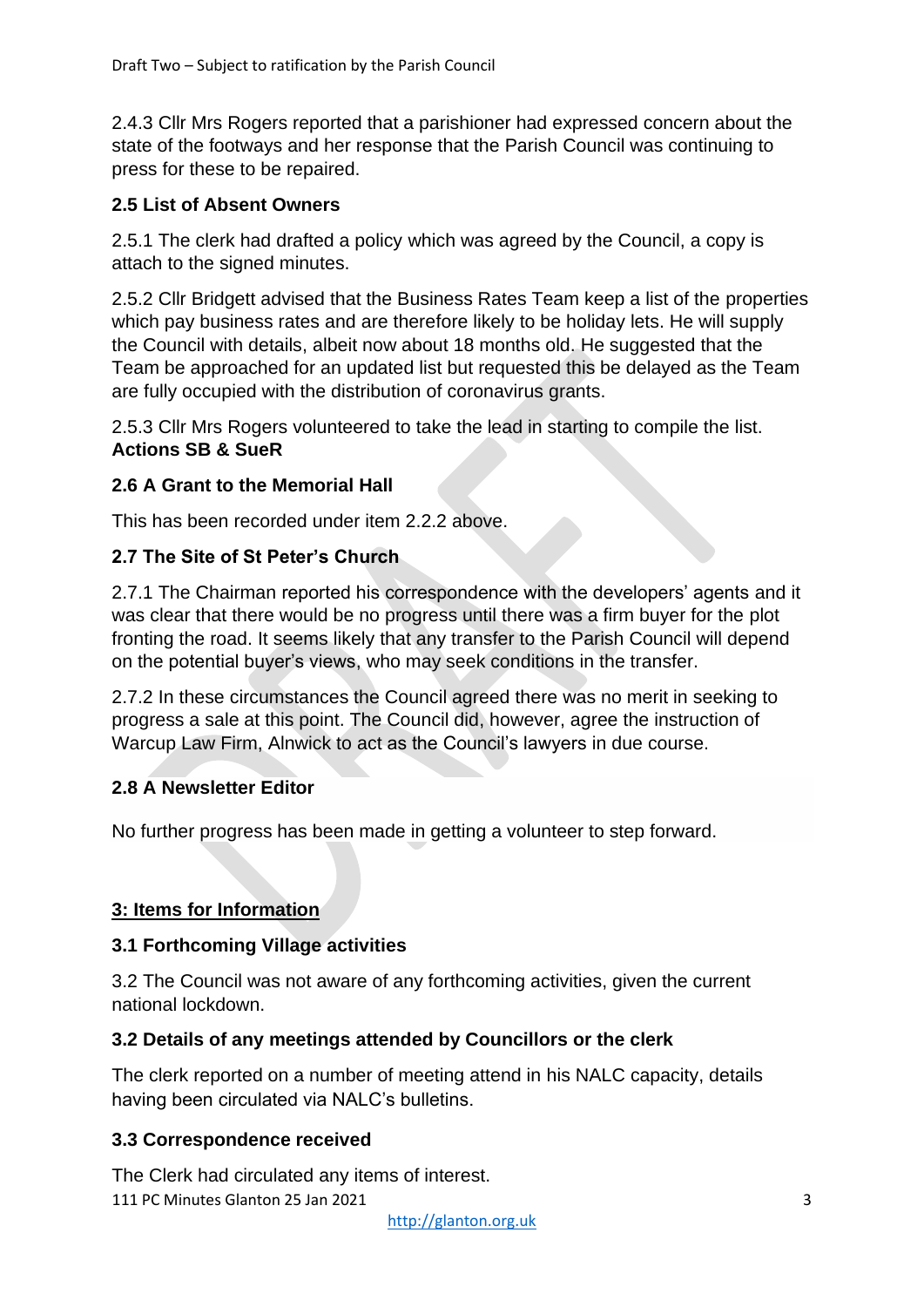# **3.4 Parish Council Elections**

The clerk updated the Councils on the administrative steps needed, should the elections proceed as currently planned on 6 May 2021.

# **4: Administration**

### **4.1 To note the current accounts and to authorise any payments**

The Council noted the current accounts and authorised the following payments

- Glanton Memorial Hall Grant towards the cost of the refurbishment £250.00 (see item 2.2.2 above)
- J Radgick Reimbursement for the defibrillator battery and pads £314.34 retrospective
- SE Rickitt Clerk's admin expenses for calendar year 2020 £55.03 (NB to be paid by cheque)
- HMRC PAYE Q4 £30.00
- Thropton Parish Council Cluster fees £8.79

# **4.2 Details of items Councillors wish to raise at forthcoming meetings**

None

### **4.3 Date of Next Meeting**

The Council noted the current following schedule as

- Monday 29 March 2021
- *Thursday 6 May 2021 – Contested Parish Council Elections*
- Monday 24 May 2021

Confirmed as a true record at the Parish Council held on ……………….

Signed …………………………………………………………… Date…………………………….

(Chairman)